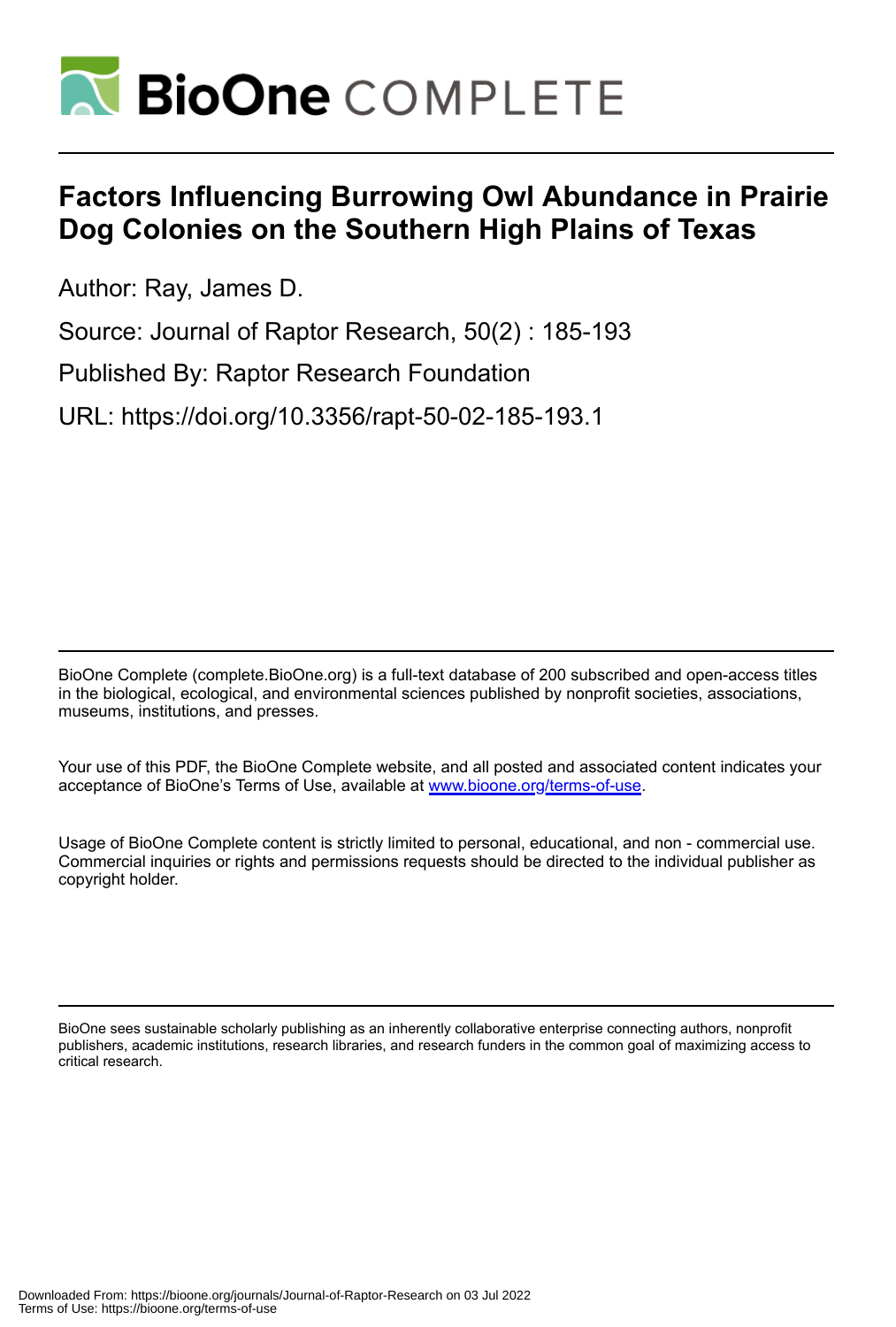# FACTORS INFLUENCING BURROWING OWL ABUNDANCE IN PRAIRIE DOG COLONIES ON THE SOUTHERN HIGH PLAINS OF TEXAS

JAMES D. RAY<sup>1</sup>

Consolidated Nuclear Security, LLC, Pantex Plant, Building 09-0130, Amarillo, TX 79120 U.S.A.

NANCY E. MCINTYRE

Department of Biological Sciences, P.O. Box 43131, Texas Tech University, and Natural Science Research Laboratory, The Museum of Texas Tech University, Lubbock, TX 79409 U.S.A.

MARK C. WALLACE AND ANDREW P. TEASCHNER<sup>2</sup>

Department of Natural Resources Management, P.O. Box 42125, Texas Tech University, Lubbock, TX 79409 U.S.A.

# MONTY G. SCHOENHALS

Consolidated Nuclear Security, LLC, Pantex Plant, Building 09-0130, Amarillo, TX 79120 U.S.A.

ABSTRACT.—Large numbers of Western Burrowing Owls (Athene cunicularia hypugaea) nest in black-tailed prairie dog (Cynomys ludovicianus) colonies in the southern high plains of Texas. Because the Western Burrowing Owl is a species of concern with an uncertain future due to widespread extirpation of prairie dogs, we examined the roles of prairie dog colony size, burrow density, proxies of prey availability, and vegetative composition and structure on owl abundance and reproductive rate. The number of nesting Burrowing Owl pairs was positively correlated to colony area ( $r^2 = 0.550$ ,  $P = 0.006$ ) and to number of prairie dog burrows in a colony ( $r^2 = 0.733$ ,  $P = 0.0230$ ). Burrowing Owl numbers and reproductive rate (maximum number of young seen per successful pair) were not related to our measures of vegetative composition and structure in prairie dog colonies, nor to indices of prey availability.

KEY WORDS: Western Burrowing Owl; Athene cunicularia hypugaea; prairie dog; Cynomys ludovicianus; population size; reproductive rate.

## FACTORES QUE INFLUYEN LA ABUNDANCIA DE ATHENE CUNICULARIA HYPUGAEA EN COLONIAS DE CYNOMYS LUDOVICIANUS EN LAS ALTIPLANICIES DEL SUR DE TEJAS

RESUMEN.—Grandes cantidades de individuos de Athene cunicularia hypugaea anidan en las colonias de Cynomys ludovicianus en las altiplanicies del sur de Tejas. Dado que A. c. hypugaea es una especie de interés conservacionista con un futuro incierto debido a la extendida eliminación de C. ludovicianus, examinamos el papel del tamaño de la colonia de C. ludovicianus, de la densidad de madrigueras, de los indicadores de disponibilidad de presa y de la composición y estructura de la vegetación sobre la abundancia y la tasa reproductiva de A. c. hypugaea. El número de individuos de A. c. hypugaea estuvo positivamente correlacionado con el área de la colonia ( $r^2 = 0.550$ ,  $P = 0.006$ ) y con el número de individuos de C. ludovicianus en una colonia ( $r^2 = 0.733$ ,  $P = 0.0230$ ). Las cantidades y las tasas reproductivas (número máximo de pollos vistos por pareja exitosa) de A. c. hypugaea no estuvieron relacionadas con nuestras medidas de composición y estructura de la vegetación en las colonias de C. ludovicianus, ni con los índices de disponibilidad de presa.

[Traducción del equipo editorial]

<sup>1</sup> Email address: james.ray@cns.doe.gov

<sup>2</sup> Present address: New Mexico Game and Fish Department,

P.O. Box 783, Socorro, NM 87801 U.S.A.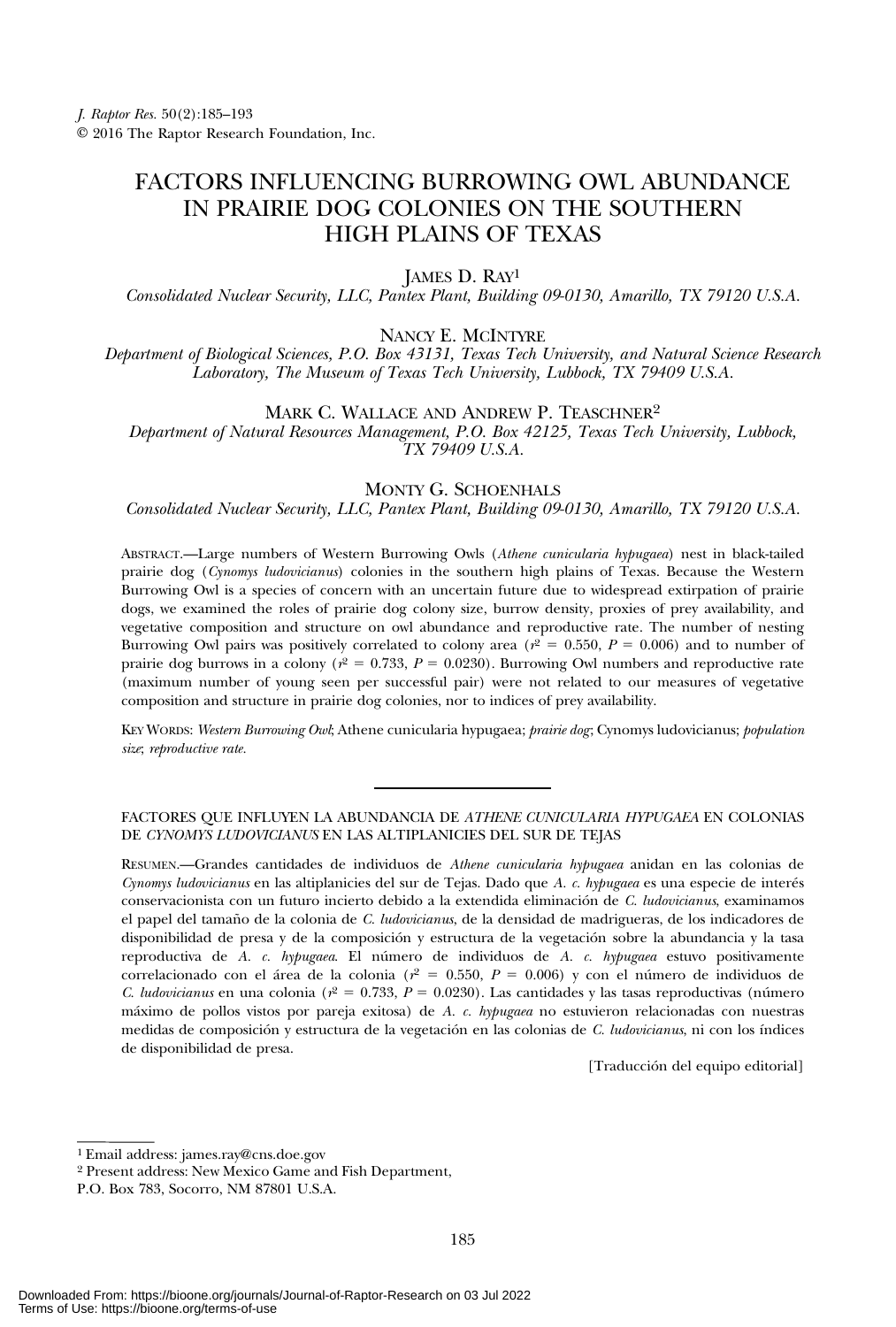Western Burrowing Owls (Athene cunicularia hypugaea) are widely distributed across the western portion of North America from deserts to grasslands to agricultural areas (Haug et al. 1993). Declines in the range and numbers of Burrowing Owls across the species' North American distribution have been attributed primarily to habitat destruction and land conversion (Desmond et al. 2000, Korfanta et al. 2001, Martell et al. 2001, Murphy et al. 2001, Sheffield and Howery 2001). Burrowing Owls are thus considered a U.S. Fish and Wildlife Service (U.S.F.W.S.) regional conservation priority (U.S.F.W.S. 2001).

Burrowing Owls are migratory over much of their range. One region that has both summer (breeding) and winter populations is the southern high plains of Texas, although relatively little research has been done on Burrowing Owls in this region. McIntyre (2004) found a long-term decline since the 1940s in the number of wintering owls recorded in Christmas Bird Counts for this area, whereas Breeding Bird Survey data suggested that summer Burrowing Owl populations may have remained stable since the 1960s. These factors, as well as a dearth of information on nearly all aspects of Burrowing Owl ecology for this region, make this an important area in which to examine owl abundance and reproductive rate.

In this region, Burrowing Owls nest almost exclusively in burrows excavated by black-tailed prairie dogs (Cynomys ludovicianus). Published reports differ on whether Burrowing Owl numbers are related to prairie dog colony size. Orth and Kennedy (2001) in Colorado and Restani et al. (2001) in Montana found no relationship between colony size and number of Burrowing Owls, whereas Desmond and Savidge (1996) found a positive correlation between colony size and number of Burrowing Owls in Nebraska. In the southern high plains of Texas, the number of Burrowing Owls observed while surveying prairie dogs in a 12-county area was positively, but weakly, correlated to prairie dog colony size, with a .20-fold range in the number of owls seen in smaller (2 to 20 ha) prairie dog colonies (Pruett 2004). Given this preliminary information and the variation in the relationship between colony size and owl abundance in other locations, we hypothesized that: (1) prairie dog colony size (area) would be positively correlated to numbers of Burrowing Owls; moreover, since such a relationship may be driven more by the number of vacant prairie dog burrows (representing potential nest burrows for owls) than by current prairie dog population size or colony extent, we hypothesize that (2) both owl numbers and reproductive rate would be

positively correlated to burrow density. We also hypothesized that (3) Burrowing Owl abundance would be negatively associated with the amount of vegetative cover, and (4) owl abundance and reproductive rates would be positively associated with prey abundance, based on published literature (vegetation: Bonham and Lerwick 1976, Whicker and Detling 1988, Schmutz 1997, Trulio 1997, Clayton and Schmutz 1999; and prey: Gleason and Johnson 1985, Orth and Kennedy 2001). Finally, we also expected that (5) there would be fewer owls (and lower reproductive rates) in nest burrows located farther from wetlands because the latter are well-known regional foci for biodiversity (Bolen et al. 1989).

Linkages among prairie dog colony traits, vegetation, and owl prey have not been investigated in west Texas: it is currently unknown to what extent prairie dog colony size (and other factors such as vegetation changes elicited by prairie dogs, and owl prey abundance) influences owl breeding population size, nest-site (nest burrow) selection, and reproductive success of Burrowing Owls. Here, we provide information about Western Burrowing Owls from the southern high plains of Texas, a region that supports a relatively stable population of this species. Studies of Burrowing Owls in association with prairie dogs are scarce in this region, however, which is especially important in light of declining prairie dog populations and subsequent conservation concern.

#### **METHODS**

Study Sites. We selected three sites on the U.S. Department of Energy/National Nuclear Security Administration Pantex Plant in Carson County, TX, and three in the Lubbock area, Lubbock County, TX (Table 1). Study sites were chosen to have regionally representative patterns of surrounding land use (namely, agriculture and urbanization in the form of industrial use and residential development) and histories of on-site control of prairie dog numbers. The Pantex Plant is a controlled-access facility; it included two pastoral (grazed) agricultural sites and one urbanized/industrial site; two of the three Pantex sites had a known history of prairie dog control activities but primarily limited to where perimeters extended into operational areas. The Lubbock sites included three urbanized sites, one of which was on industrial property; the other two were located near housing developments. We knew from previous surveys (McCaffrey 2001, Pruett 2004) that these areas provided nesting sites for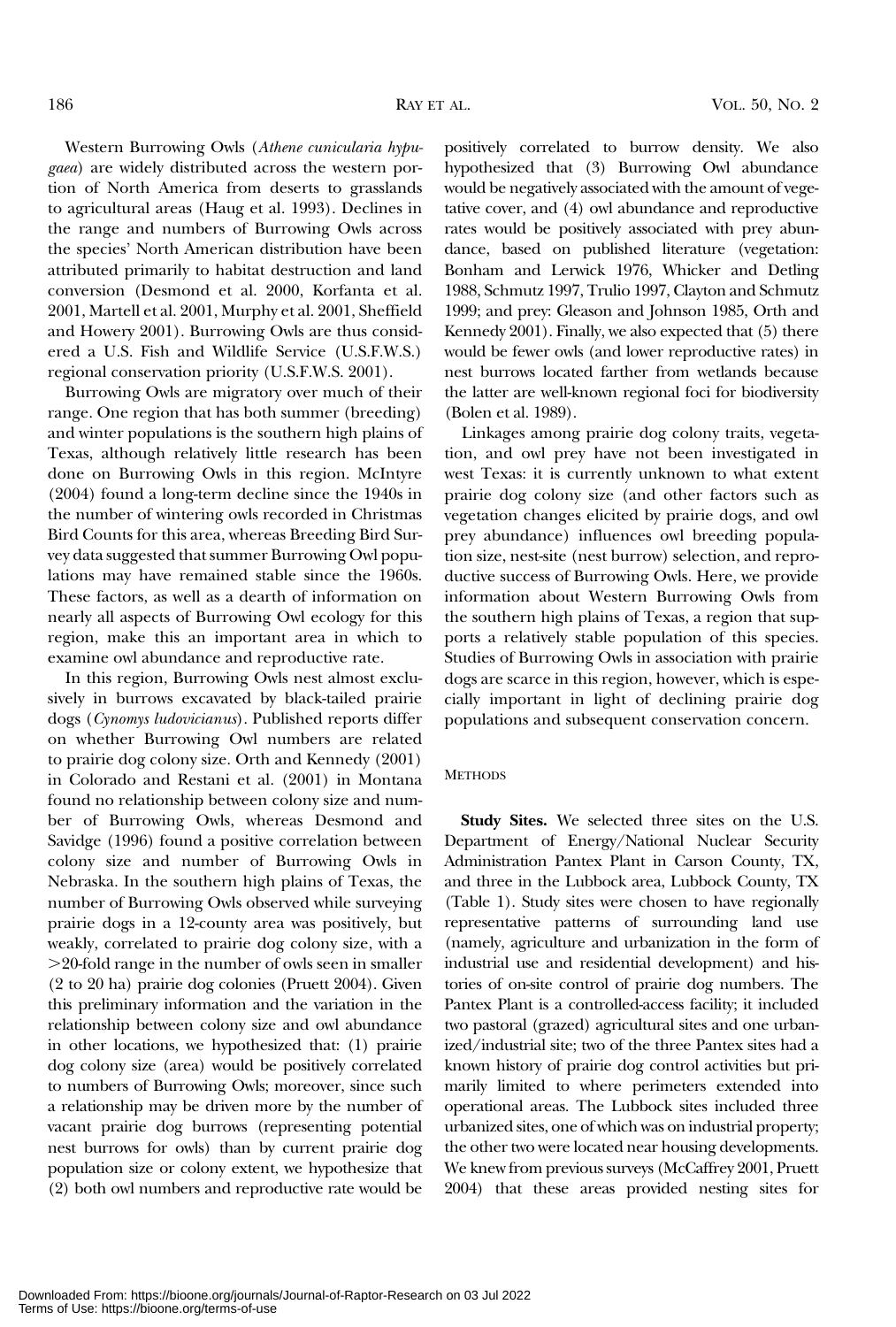| <b>SITE</b>    | <b>COUNTY</b> | <b>HISTORIC</b><br>TREATMENT <sup>a</sup> | <b>SURROUNDING</b><br><b>LAND USE</b> | <b>COLONY</b><br>AREA<br>(ha) | OWLSb          | PRAIRIE<br>DOGS <sup>c</sup> | <b>NUMBER</b><br>OF<br><b>BURROWS</b> | <b>BURROW</b><br>DENSITY <sup>d</sup> | <b>INDEX OF</b><br><b>BURROW</b><br><b>VACANCY</b> <sup>e</sup> |
|----------------|---------------|-------------------------------------------|---------------------------------------|-------------------------------|----------------|------------------------------|---------------------------------------|---------------------------------------|-----------------------------------------------------------------|
| L103           | Lubbock       | None                                      | Residential/<br>urban                 | 14.37                         | 27             | 80                           | 938                                   | 80.10                                 | 11.73                                                           |
| School         | Lubbock       | None                                      | Residential/<br>urban                 | 12.78                         | 18             | 142                          | 595                                   | 78.77                                 | 4.19                                                            |
| X-Fab          | Lubbock       | None/PT                                   | Industrial/<br>urban                  | 37.15                         | 14             | 22                           | 649                                   | 58.36                                 | 29.50                                                           |
| 12-36          | Carson        | PT                                        | Industrial/<br>urban                  | 11.61                         | 15             | 84                           | 1179                                  | 99.39                                 | 14.04                                                           |
| Pantex<br>Lake | Carson        | None                                      | Agricultural                          | 22.63                         | 10             | 145                          | 810                                   | 107.93                                | 5.59                                                            |
| Zone 4         | Carson        | PT                                        | Agricultural                          | 5.20                          | $\overline{2}$ | 28                           | 266                                   | 86.44                                 | 9.50                                                            |

Table 1. Data on Burrowing Owls, prairie dogs, and burrows from six intensively monitored sites from Lubbock and Carson counties, Texas, and data known prior to the start of the 2003–2004 field seasons.

<sup>a</sup> PT denotes known (2003–2004) prairie dog control efforts using Phostoxin.

<sup>b</sup> Numbers of Burrowing Owls counted during prairie dog surveys in 2002 (Pruett 2004).

c Number of prairie dogs estimated using model based on three independent surveys (Pruett 2004).

<sup>d</sup> Number of prairie dog burrows per hectare.

<sup>e</sup> Index of the abundance of vacant burrows, based on number of prairie dog burrows per prairie dog.

Burrowing Owls on prairie dog colonies ranging from 3.1 to 37.1 ha.

Capture and Marking of Owls. We used bal-chatri traps, noose carpets, walk-in traps, and bow nets (Bloom 1987, Bloom et al. 2007) to capture Burrowing Owls from 2002–2004; details may be found in Teaschner (2005). We banded captured owls with one aluminum band issued by the U.S. Geological Survey Bird Banding Laboratory, and one red alphanumerically coded anodized band. We recorded captured individuals as adult or juvenile based on plumage (Haug et al. 1993). All research was conducted following methods approved by the Texas Tech University animal care and use committee (protocol  $#$  03014-02). All owls were captured/ marked under U.S.G.S. banding permit #22801 (C.W. Boal) and Texas Scientific Permit SPR-0201-137.

Owl Abundance and Reproductive Rate. We endeavored to resight banded owls in both summer (breeding season) and winter to determine site and burrow fidelity, as well as inter-seasonal and interannual movements. We monitored Burrowing Owls with spotting scopes and binoculars from parked vehicles, which we used as viewing blinds (Coulombe 1971). Identification of individual Burrowing Owls was used to determine individual nest sites, between-year area and pair fidelity as well as timing of seasonal migrations. We considered pairs of adult owls occupying a nest burrow and engaging in typical pair behaviors (e.g., allopreening, prey deliveries) as a nesting pair. However, determination of nesting success by Burrowing Owls is challenging because

nests are not directly observable inside nest burrows; quantifying productivity in Burrowing Owls is thus not straightforward, and various methods have been used, potentially confounding comparisons among studies (Garcia and Conway 2009). We assessed nesting success on the basis of "apparent productivity" determined by documenting the number of nestling or fledgling owls at a given owl pair's known nest burrow. To do so, we monitored nest burrows for three separate 10-min periods within a 2-wk period as nestlings began to emerge from nest burrows (Gleason and Johnson 1985). We defined a nesting pair of owls as successful if at least one nestling was observed outside of the pair's nest burrow, and we defined estimated productivity for each nesting pair as the maximum number of young birds seen during any one observation period for each nest burrow. Once a nestling was observed aboveground it was considered "fledged," although this term is here used in a broad sense because the owlets were not flighted and would retreat down the nest burrow. We recorded the number of Burrowing Owls, marked Burrowing Owls, nest burrows, and maximum number of young seen per nest burrow (Martin 1973, Green and Anthony 1989, Desmond and Savidge 1996). We attempted to search all six main sites  $\geq$ 1 time/wk to minimize underestimations of owl abundance due to imperfect detections of this burrowing species that alters its activity according to ambient conditions (Conway et al. 2008, Manning 2011).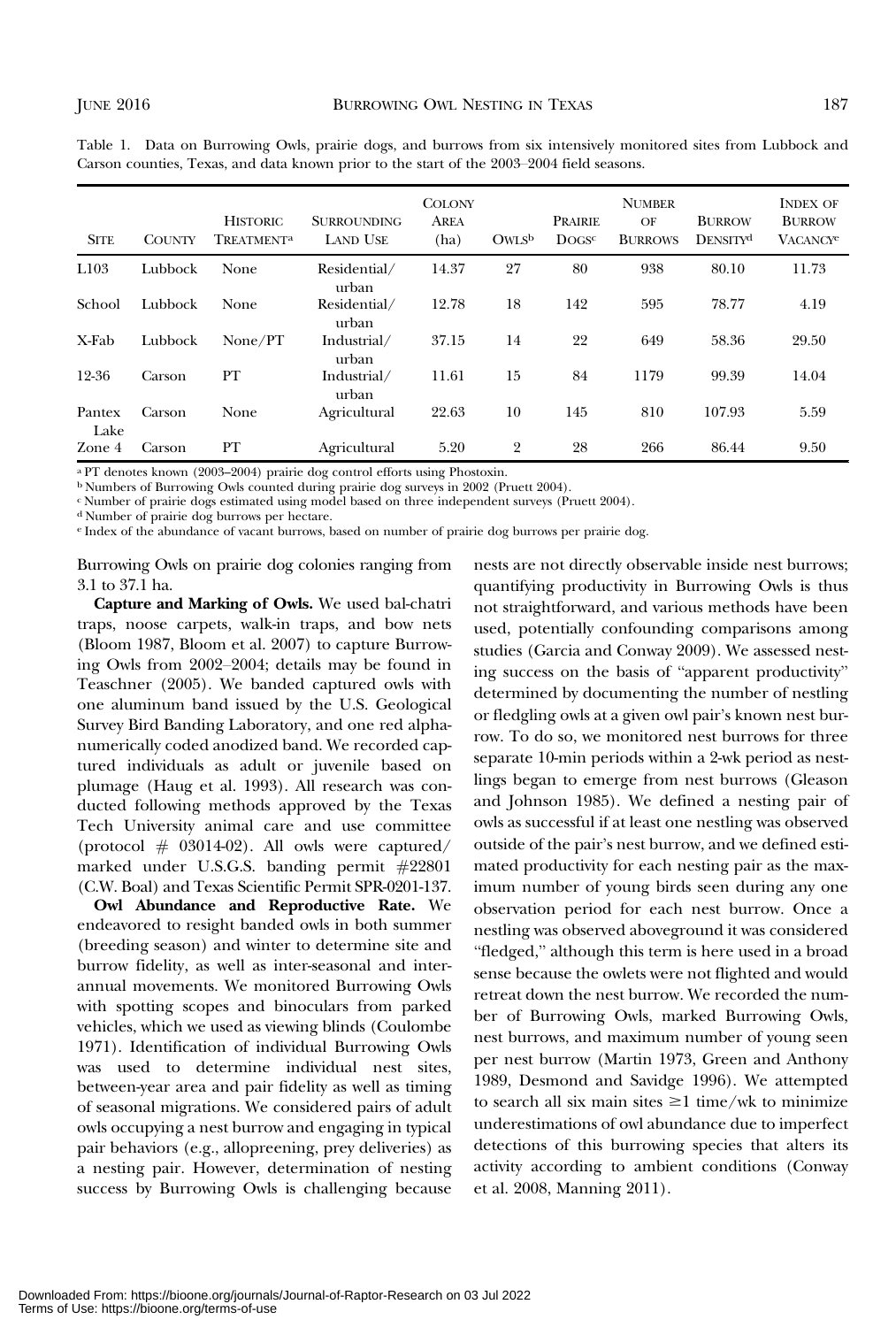Prairie Dog Abundance and Burrow Density. We examined correlations between number of Burrowing Owl pairs and productivity to (1) prairie dog colony size (spatial area), (2) number of prairie dogs, and (3) number of vacant prairie dog burrows in 2003–2004. We conducted an average of 3.5  $(\pm 1.8)$  searches per mo at each of our six focal colonies between September 2003 and April 2005 to count the number of marked Burrowing Owls observed. We determined perimeters of the study colonies by walking around the exterior burrows with a handheld global positioning satellite (GPS) unit (Garmin model 12, Garmin International Inc., Olathe, KS), and uploaded the GPS track to a computer to determine colony area. We estimated the number of prairie dogs during three counts, following Pruett (2004).

During 2004, we made a complete count of all burrows on each of our sites. We recorded locations of each prairie dog burrow at the six sites, including burrows used as nest burrows by Burrowing Owls, with a GPS unit. To obtain overall burrow density per prairie dog colony, we created 50-m buffers from prairie dog colony centers using ArcView GIS and counted the number of owl nest burrows per unit area. Given the size of prairie dog colonies on our sites, all nest burrows were within three of these 50-m buffers from the colony center. We also derived an index of burrow vacancy as a function of prairie dog population per colony by dividing the number of burrows counted at each site by the estimated number of prairie dogs present (Pruett et al. 2009; Table 1). Although this index may be an overestimate (if prairie dogs used more than one burrow), we reasoned that sites with a higher index (more burrows per prairie dog; e.g., a portion of the colony with higher burrow availability) should have more vacant burrows available for Burrowing Owls to use. If true, then there may also be a positive relationship between number of owl nest burrows and prairie dog burrow spacing (i.e., the average distance among prairie dog burrows). To estimate burrow spacing, we randomly selected an equal number of prairie dog burrows as there were Burrowing Owl nests on each site, and compared distance from each nest burrow to its five closest prairie dog burrows to the distance from the random burrows to their five closest prairie dog burrows.

Indices to Prey Abundance. Distance to playas (ephemeral freshwater wetlands) containing water was used as one index of food availability, because many amphibians and insects in this area use playas

to complete their life cycle (Anderson 1997). Playas are regional foci of biodiversity (Bolen et al. 1989). The locations of playas were identified from digital layers based on hydric soils (Fish et al. 1998, Pruett 2004). We checked for the presence of water while Burrowing Owls were nesting and recorded distances to nearest playas containing water to correlate distance to playas containing water to number of Burrowing Owl nests and nest success using Pearson's product moment correlation.

We also assessed relative abundance of small mammals, a potential food source for Burrowing Owls, on the six prairie dog colonies in June–August 2003 and 2004. Trapping grids consisted of 100 Sherman live traps, 10 m apart, set for three consecutive nights during summer (Burrowing Owl nesting season). All captured mammals were identified to species and sexed, weighed, measured, and marked for identification upon recapture as part of a concurrent project (Pruett et al. 2010). We compared numbers of initial captures between sites for all species that we considered possible prey for Burrowing Owls to assess relative abundance of foods in relation to Burrowing Owl nest-burrow density and nesting success.

Vegetation Structure and Composition. We also examined vegetative data to assess characteristics of Burrowing Owl nesting sites and vegetative structure and composition. Two 25-m line intercept transects were randomly placed in each prairie dog colony. During summer in 2003 and 2004, we record the percent cover (intercept distance) of vegetation along each transect by mutually exclusive category: grass, forb, shrub, litter, bare ground, or other (Bullock 1996). Visual obstruction was estimated using Robel pole measures ( $n = 6$ /transect; Vermeire et al. 2002) taken at 5-m intervals along each 25-m tran‐ sect. We modified the lowest 2 decimeters of our pole, marking off 2-cm intervals to record  $\leq 1$  decimeter vegetation heights. Raw data on visual obstruction scores and percent cover by site may be found in Teaschner (2005).

Statistical Analyses. We used SAS 9.4 (SAS Institute Inc., Cary, NC) to perform all statistical tests at an  $\alpha$  = 0.05 level of significance, and we report means and standard errors for variables of interest. We used a generalized linear model analysis of variance (ANOVA) to examine differences in owl abundance and productivity by site type (agricultural vs. residential urban vs. industrial urban) and year. Pearson correlation analysis was used to explore possible relationships between owl abundance and prairie dog colony size, number of burrows, prairie dog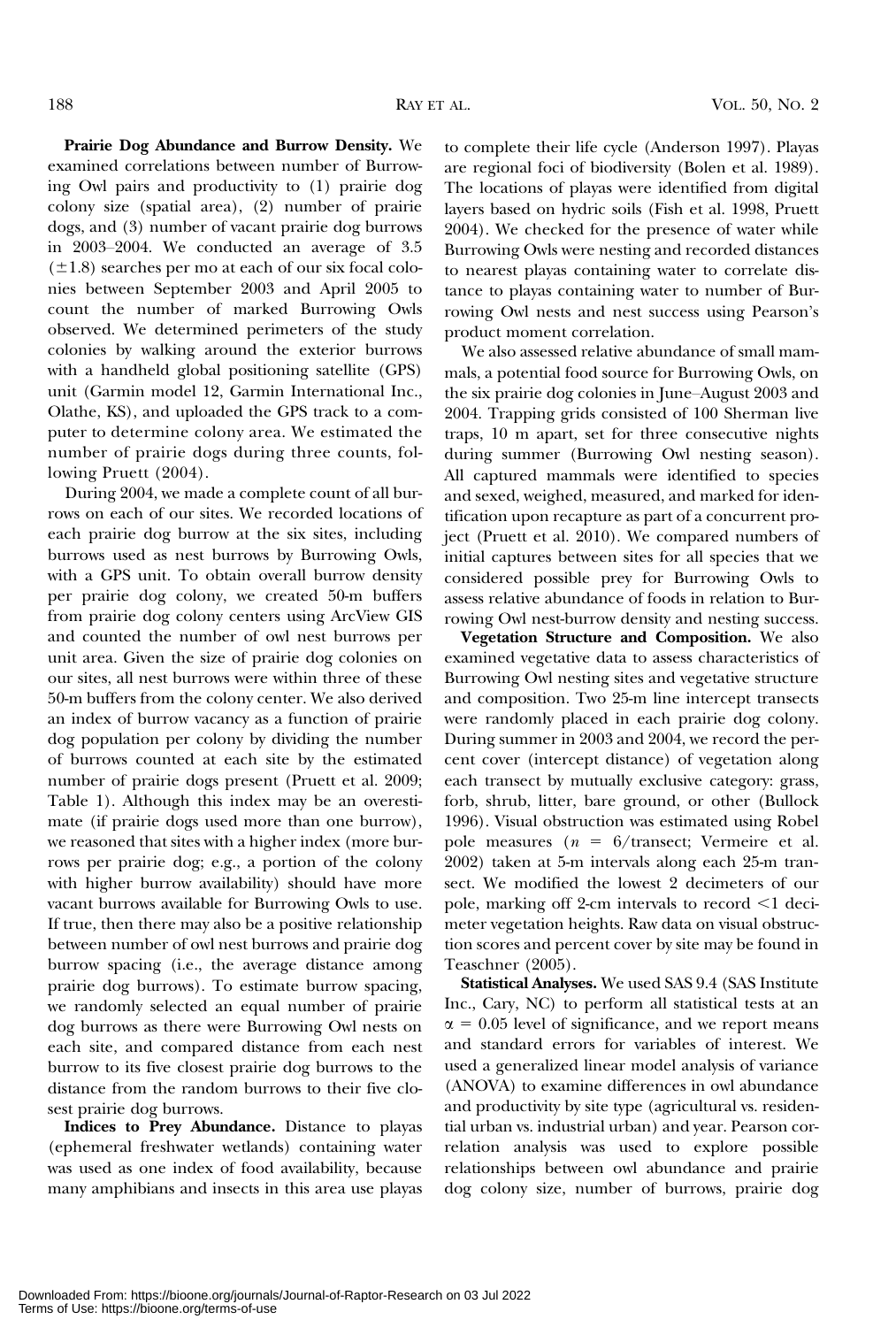Table 2. Summary of Burrowing Owl captures and resightings by season for Burrowing Owls captured at six study sites in Lubbock and Carson counties, Texas, between January 2003 and May 2005, including three additional winter owls captured on adjacent Carson County sites in February 2004. More winter-marked owls were residents than summer-marked ones  $(\chi^2_1 = 10.20, P = 0.004).$ 

| <b>SEASON</b> | <b>NUMBER</b><br><b>BANDED</b> | <b>NUMBER</b><br>COLOR-<br><b>BANDED</b> | <b>NUMBER</b><br><b>NEVER</b><br>Observed<br>AGAIN | <b>NUMBER</b><br><b>OBSERVED IN</b><br><b>THE SEASON</b><br><b>BANDED<sup>a</sup></b> | <b>NUMBER</b><br>OBSERVED IN<br>$\geq$ 1 OTHER<br><b>SEASON</b> | <b>NUMBER</b><br><b>OBSERVED IN THE</b><br><b>SAME SEASON</b><br>THE NEXT YEAR <sup>b</sup> | <b>NUMBER OF</b><br><b>KNOWN</b><br><b>RESIDENTS<sup>c</sup></b> |
|---------------|--------------------------------|------------------------------------------|----------------------------------------------------|---------------------------------------------------------------------------------------|-----------------------------------------------------------------|---------------------------------------------------------------------------------------------|------------------------------------------------------------------|
| Winter        | 16                             | 9                                        | 3                                                  | 4                                                                                     | 9                                                               | 0                                                                                           | 4                                                                |
| Summer        | 123                            | $_{108}$                                 | 51                                                 | .57                                                                                   |                                                                 | 10                                                                                          | 4                                                                |

<sup>a</sup> Burrowing Owls seen in season they were banded (includes late-migrating owls that were no longer observed within 2 wk of the end of the season of capture).

**b Burrowing Owls seen, in this case, the summer after the summer that they were banded. These birds may have remained in the area but** wintered at sites where we did not observe them.

 $\epsilon$  Burrowing Owls seen in  $\geq$  3 consecutive seasons.

abundance, vegetation parameters, and prey availability. A Pearson chi-square analysis was used to examine whether the distribution of prairie dog burrows (our density index) behaved according to chance (with the expected distribution of burrows equal across all portions of a prairie dog colony). We analyzed data separately for each year to determine whether pooling data across years was possible, and then subsequently pooled and re-ran our analyses on productivity.

#### **RESULTS**

We captured Burrowing Owls ( $n = 153$ ; 137 adults, 16 juveniles) between January 2002 and July 2004. Most owls (89%; 137 of 153) were captured during the summer breeding periods. Only  $12\%$  ( $n = 16$ ; three on the added sites) of all owls were captured during the winter periods. Our sites had 3–7 times more Burrowing Owls during the summer breeding period (between March and September) than they did during the winter (October through February).

There were more known resident winter-marked owls (44.4%; four of nine) than summer-marked (3.7%; four of 108) owls (Table 2). Some additional owls may have been resident, including owls that were observed the summer following the year in which they were marked (9.3%; 10 of 108). These owls may have overwintered in the region undetected at sites that we did not survey, or they may have migrated south and returned to the same sites to breed the following summer. Additionally, 2.6% of our marked owls (3 of 117) were seen in only two consecutive seasons (one seen winter and the following summer, and two seen summer and the following winter). We therefore determined that most Burrowing Owls in this area were summer residents

only, with only a small proportion (6.8–18.0%, or 8–21 of 117 total marked owls) likely remaining overwinter between consecutive breeding seasons. Furthermore, in over 406 d of searching at the six intensively monitored sites and 43 d of searching adjacent sites within 8 km of the focal colonies, no marked owl was ever observed at any site other than the one at which it was captured.

We identified 98 nesting pairs on our six sites during 2003 ( $n = 57$ ) and 2004 ( $n = 41$ ). The earliest date we recorded seeing young was May 19, and the last observed emergence of new young was June 25. Numbers of nesting pairs/ha ( $F_{3,8}$  = 1.80, P = 0.2251) and productivity (number of chicks per nesting pair;  $F_{3,8} = 0.87, P = 0.4940$  did not differ between years. Therefore, we pooled these data across years for analyses of owl productivity. There was an average of 1.02 ( $\pm$ 0.40) nesting pairs/ha on our sites, and productivity averaged  $2.80$  ( $\pm 0.13$ ) young per nesting pair (Table 3). There was no significant difference in overall owl abundance  $(F_{2,3} =$ 5.60,  $P = 0.0972$ ), number of nesting pairs ( $F_{2,3} =$ 1.576,  $P = 0.3418$ , or number of young per nesting pair  $(F_{2,3} = 0.78, P = 0.5321)$  by site type.

The number of Burrowing Owl pairs was positively correlated ( $r^2 = 0.5498$ ,  $P = 0.0060$ ) to prairie dog colony size. The number of prairie dog burrows increased with colony size  $(r^2 = 0.7006, P =$ 0.0377). The number of Burrowing Owl pairs was positively correlated ( $r^2 = 0.7327$ ,  $P = 0.0296$ ) to the number of prairie dog burrows on our six sites in 2004, and mean distance between burrows of nesting pairs was 66.3 m ( $\pm$ 4.22). However, number of Burrowing Owl pairs was not related to either the density of prairie dogs (estimated prairie dogs per ha;  $r^2$  < 0.3, P > 0.1) or the index of vacant burrows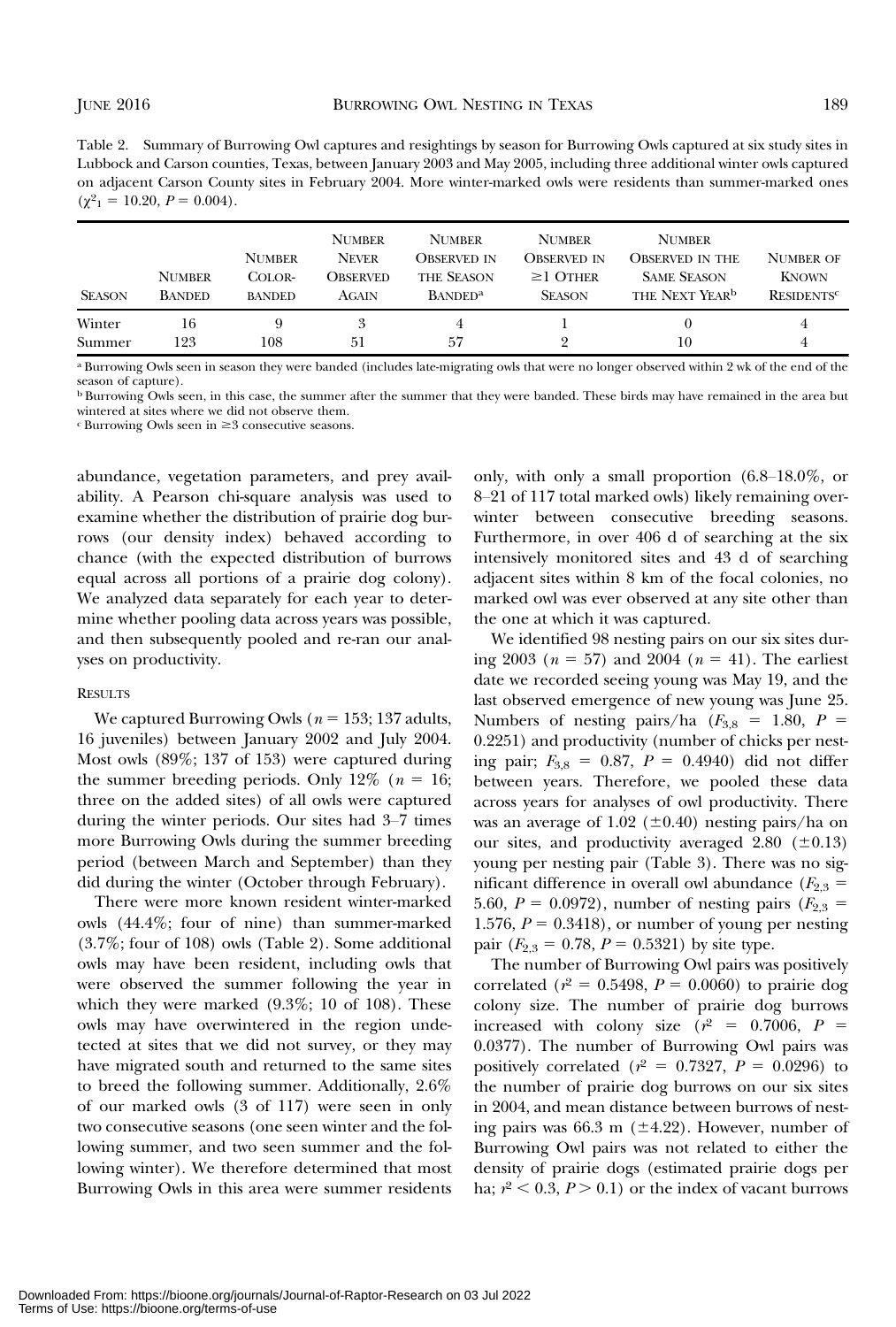| <b>YEAR</b> | <b>SITE</b> | <b>NO. PAIRS</b> | NO. YOUNG/SUCCESSFUL PAIR <sup>a</sup> | AREA (ha) | <b>SPACING</b> <sup>b</sup> |
|-------------|-------------|------------------|----------------------------------------|-----------|-----------------------------|
| 2003        | L103        | 13               | 3.3                                    | 11.71     | $49.03 \pm 7.86$            |
|             | School      | 8                | 2.0                                    | 7.55      | $55.91 \pm 21.75$           |
|             | X-Fab       | 13               | 2.5                                    | 14.48     | $67.22 \pm 12.94$           |
|             | 12-36       | 9                | 3.4                                    | 11.86     | $62.80 \pm 16.06$           |
|             | Pantex Lake | 11               | 2.9                                    | 7.50      | $64.75 \pm 10.67$           |
|             | Zone 4      | 3                | 3.7                                    | 1.57      | $71.85 \pm 7.96$            |
| 2004        | L103        | 8                | 2.5                                    | 11.71     | $81.62 \pm 21.01$           |
|             | School      | 6                | 3.0                                    | 7.55      | $91.56 \pm 26.43$           |
|             | X-Fab       | 5                | 3.0                                    | 11.12     | $77.78 \pm 25.32$           |
|             | 12-36       | 13               | 3.2                                    | 11.86     | $59.85 \pm 8.28$            |
|             | Pantex Lake | 5                | 1.8                                    | 7.50      | $85.00 \pm 3.03$            |
|             | Zone 4      | 4                | 1.5                                    | 3.08      | $44.59 \pm 7.38$            |

Table 3. Burrowing Owl nesting data for the six intensively monitored sites in Lubbock and Carson counties, Texas, for 2003 and 2004.

a Mean maximum number of nestlings seen aboveground for successful nesting Burrowing Owl nesting pairs.

<sup>b</sup> Mean and standard error for distances between Burrowing Owl nest burrows in meters.

(number of burrows/estimated prairie dogs;  $r^2$  < 0.3,  $P > 0.1$ ) for our six intensively monitored sites. Burrowing Owls did not use more or less dense areas of burrows within the prairie dog colonies. There was no difference  $(P > 0.10)$  between distances from Burrowing Owl nests and total burrow distances, or between the five closest burrows to Burrowing Owl nests and the five closest to randomly selected burrows. There were more nest burrows in zones farther from the colony center but because buffers farther from the center also incorporated much larger areas, the number of nest burrows was not greater than expected if owls nested at equal densities in each zone from the center to the outer edges of prairie dog colonies ( $\chi^2 = 2.40$ ,  $P = 0.3009$ ).

Measures of visual obstruction and vegetative composition were not correlated to Burrowing Owl numbers or productivity  $(r^2 < 0.4, P > 0.1)$ . Our measures of relative food abundance (distance to playas containing water and relative abundances of small mammals) did not show significant relationships to Burrowing Owl nesting pairs or productivity  $(r^2 < 0.1, P > 0.1).$ 

## **DISCUSSION**

As hypothesized, we found a positive relationship between prairie dog colony size and numbers of Burrowing Owl nesting pairs. We believe this is due to an increased number of burrows and, hence, nesting opportunities on larger prairie dog colonies (although Powell et al. [1994] point out that numbers of burrows may not be directly related to number of prairie dogs). Although we do not know how many burrows were actually vacant, it did

not appear that the number of vacant burrows in prairie dog colonies limited Burrowing Owls, as there were more burrows with little or no evidence of prairie dog activity than there were pairs of owls. Sidle et al. (2001) found that Burrowing Owls appear to prefer prairie dog colonies that are occupied by prairie dogs to those that are abandoned: they cited lack of burrow maintenance by prairie dogs and possible increases in predation as potential reasons. (With other prey [prairie dogs] absent, predators may focus more on Burrowing Owls.) In 2004, we found Burrowing Owl numbers particularly high on the 12–36 site, even following prairie dog control with Phostoxin just prior to the spring arrival of owls. However, this site was rapidly recolonized by prairie dogs from nearby untreated areas, so burrows were seldom vacant for very long.

Contrary to our hypothesis that Burrowing Owls should be associated with vegetative cover and obstruction, vegetative differences over all sites and years were not related to either Burrowing Owl nest density or productivity. This was unexpected, as vegetation height may negatively affect Burrowing Owls by obscuring prey or potential predators (Green and Anthony 1989). The lack of response we saw could be due to the fact that all six of our study sites were located on prairie dog colonies with low vegetation, mostly on grazed shortgrass prairie or neglected sites in an agricultural-suburban interface where there was minimal visual obstruction (2.7  $\pm$  0.16 cm). Similarly, although we hypothesized that there would be positive relationships among owl abundance, owl nesting success and productivity, and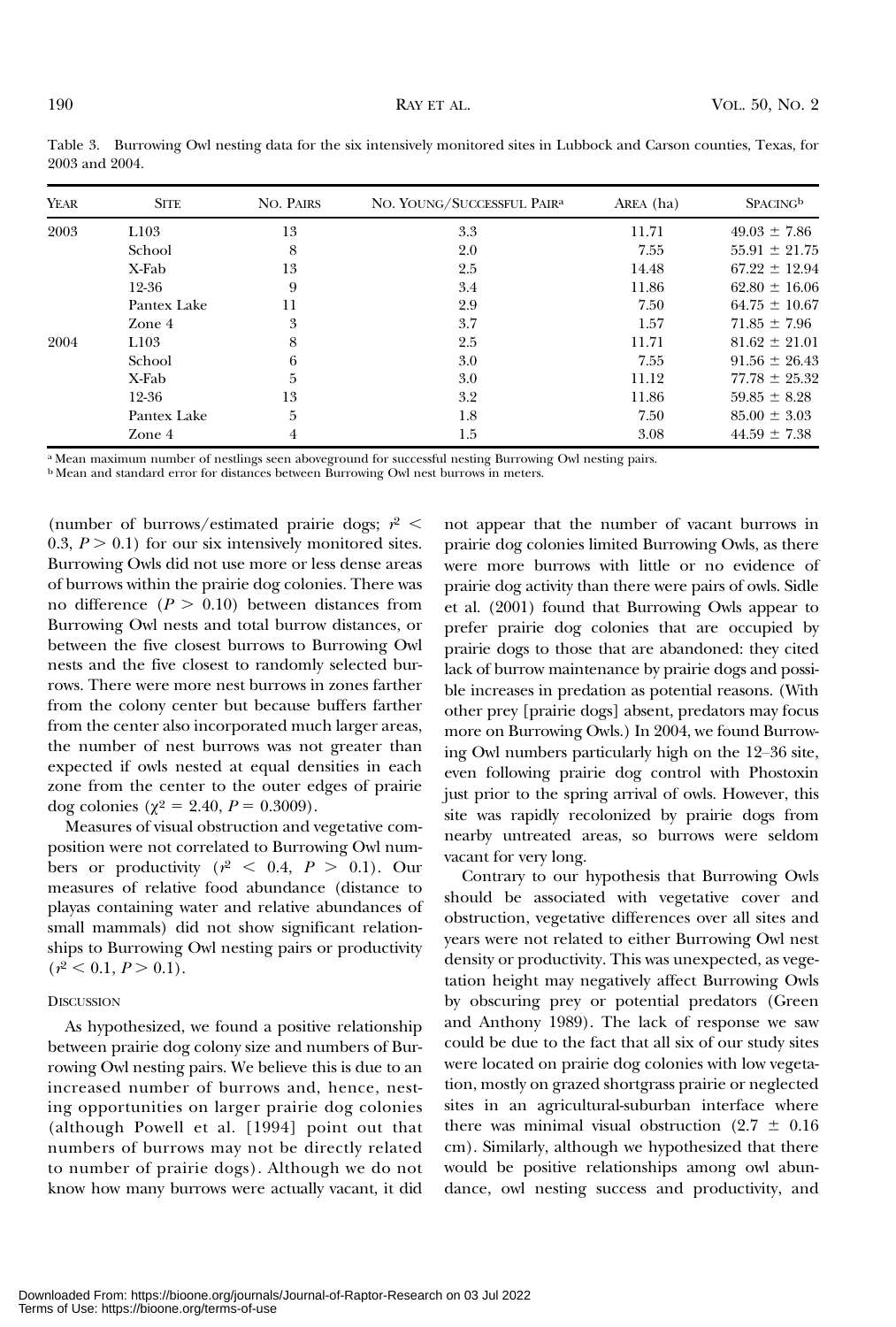prey abundance, we found no such significant relationships. It is possible that there were abundant resources for both of our study years, or at least comparable prey availability across sites.

Most owls on our sites were resident in summer only (noted as a relatively stable long-term population by McIntyre 2004). Only  $6.8\%$ -18.0% of the owls we marked were observed overwintering or breeding on our sites in a second season. This was much lower than reported returns of owls in Florida (68%; Millsap and Bear 1997) or in California (20– 25%; Coulombe 1971). A higher proportion of wintering owls than summering owls were sighted again in another season in our study. Our returns were similar, although somewhat higher, than those previously reported for other studies in the southern Great Plains. Butts (1976) reported  $\leq$ 1% of the summer owl population present in late July returned to his study site in the Oklahoma Panhandle to breed in the following year, whereas in Dallam County, Texas, 2.7% of the owl population from late July returned the following year. However, all banded owls known to have overwintered at both the Oklahoma and Texas sites remained to breed the following breeding season. Our higher numbers relative to those reported by Butts (1976) may reflect a change since the 1970s, with fewer owls using the northern parts of their continental range (Clayton and Schmutz 1999) and more remaining or breeding in Texas. To date, we have had only two band recoveries from the 153 owls that we banded. One was killed by a car adjacent to its Lubbock banding site shortly after banding, and the other was recovered in Apatzingan, Michoacán, México, in January 2004, 7 mo after it was banded in Lubbock County during June 2003. This band recovery rate was similar to that of Butts (1976), who reported one banded female from the breeding season in the Oklahoma Panhandle, which was shot 17 mo later during early winter in Zapotlanejo, Jalisco, México. Another similar record was from an owl captured and banded in this region by Ross and Smith (1970) in March 1968 in Swisher County, Texas, and recaptured the following year in El Paso, Texas.

The productivity observed in our study area was comparable to reports from an urban site (grassland portion of an airport) in California (Thomsen 1971), residential-urban (Millsap and Bear 2000) sites in Florida, prairie dog colonies in Montana (Restani et al. 2001), and prairie dog colonies in New Mexico (Arrowood et al. 2001). However, productivity on our sites was less than that reported in agricultural areas of central Argentina (Bellocq 1997), mixed grasslands-agricultural areas in Saskatchewan (Haug and Oliphant 1990, James et al. 1997, Wellicome 1997), prairie dog colonies on shortgrass prairie in South Dakota (Griebel and Savidge 2007), and prairie dog colonies on shortgrass prairie in North Dakota (Konrad and Gilmer 1984). These differences may be due in part to differences in habitat type among these studies compared to ours, with associated potential differences in predation risk and prey availability, but may also result from differing measurements of productivity.

Each prairie dog colony exists at a unique location in space, meaning that its inhabitants (prairie dogs and burrowing owls) are subject to unique forms of disturbance. All our study sites were subject to some form of anthropogenic disturbance. However, the number of nesting pairs of owls and the number of young per pair did not differ among the different forms of disturbance (agriculture vs. industrial urbanization vs. residential urbanization), possibly because all of the owls in our study were nesting in a similar sort of immediate environment (a prairie dog colony).

Prairie dogs are clearly important to Burrowing Owls in our area; however, the characteristics that make one prairie dog colony more suitable than others are largely unknown. It does seem that the lack of visual obstruction from tall vegetation and the large number of potentially vacant burrows are key elements in making good Burrowing Owl habitat. Lethal control of prairie dogs may initially reduce burrow occupancy by prairie dogs, leaving more burrows available for owls, although the quality of available burrows may be lacking, as well as the supply of future Burrowing Owl nest sites. Additionally, the lack of prairie dogs in a colony can lead to an increase in visual obstruction and potential loss of valuable nesting habitat.

#### **ACKNOWLEDGMENTS**

Funding for this project was provided by the United States Department of Energy/National Nuclear Security Administration in cooperation with Consolidated Nuclear Security, LLC (Pantex), Texas Tech University, United States Geological Survey–Texas Cooperative Fisheries and Wildlife Research Unit, and Texas Parks and Wildlife Department. We are indebted to C. Boal for his heavy involvement in this project and helpful comments in the early drafts. We thank M. Keck for his assistance in coordination of our fieldwork on the Pantex Plant. We also thank the landowners in Carson and Lubbock counties who allowed us access to their property for the purposes of this project. We are indebted to everyone who assisted in collecting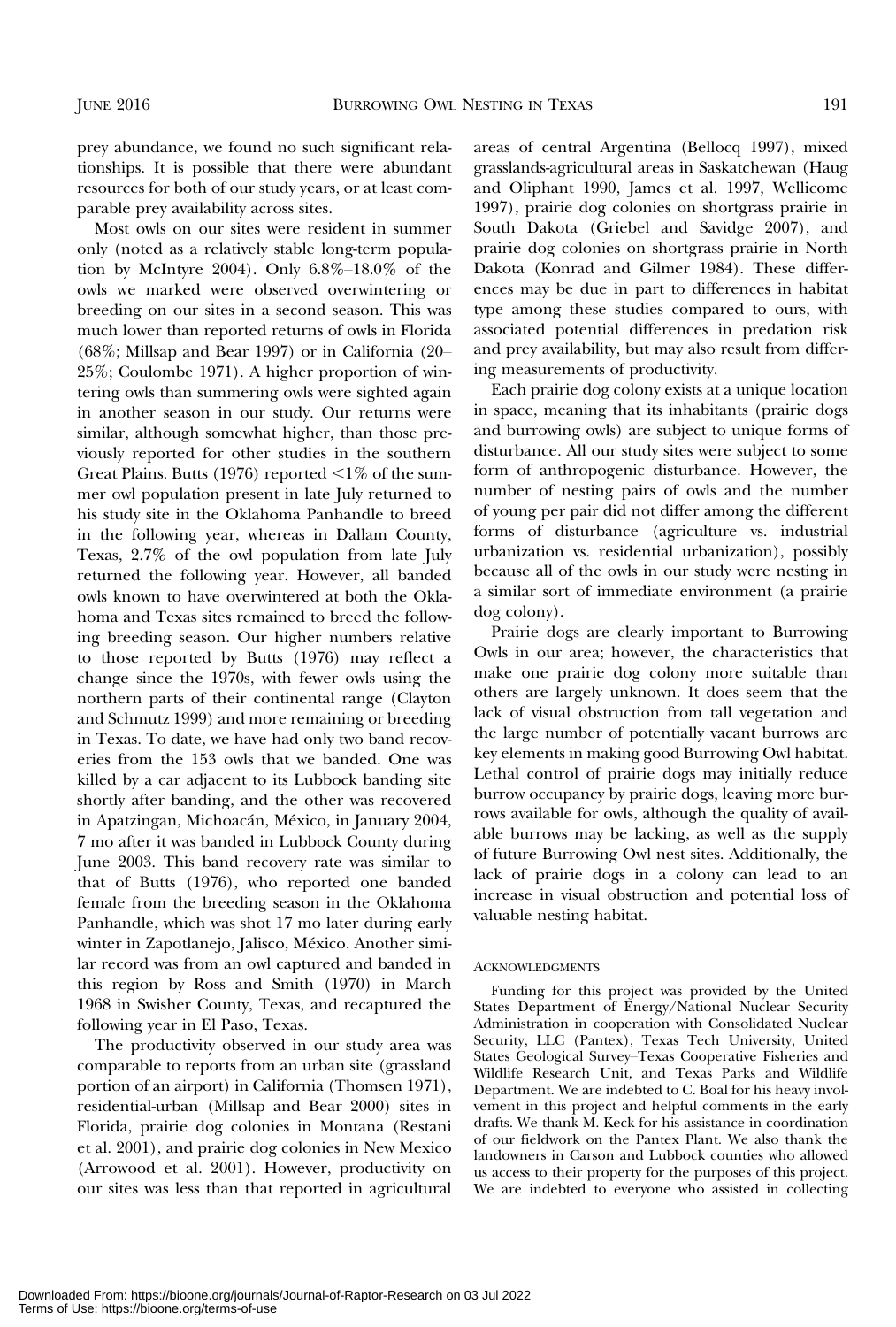data in the field: C. Baack, B. Beall, L. Belmonte, T. Boal, D. Butler, L. Dennis, M. Giovanni, C. Haralson, N. Jaurequi, T. Lyon, A. Pruett, R. Stout, C. Taylor, L. Van Heuklon, and R. Ward. Finally, we thank three anonymous reviewers for comments on an earlier version of this report.

Neither the U.S. government, CNS, nor their employees, warrants, or assumes any legal liability for the accuracy, completeness or usefulness of, the information contained herein. This manuscript has been authored by Consolidated Nuclear Security, LLC (CNS), under Contract No. DE-NA0001942 with the U.S. Department of Energy. The U.S. Government retains and the publisher, by accepting the article for publication, acknowledges that the U.S. Government retains a non-exclusive, paid-up, irrevocable, world-wide license to publish or reproduce the published form of this manuscript, or allow others to do so, for U.S. Government purposes. This is contribution T-9-1277 of the College of Agriculture and Natural Resources, Texas Tech University.

#### LITERATURE CITED

- ANDERSON, A.M. 1997. Habitat use and diet of amphibians breeding in playa wetlands on the southern high plains of Texas. M.S. thesis, Texas Tech Univ., Lubbock, TX U.S.A.
- ARROWOOD, P.C., C.A. FINELY, AND B.C. THOMPSON. 2001. Analyses of Burrowing Owl populations in New Mexico. Journal of Raptor Research 35:362–370.
- BELLOCQ, M.I. 1997. Ecology of the Burrowing Owl in agrosystems of central Argentina. Pages 52–57 in J.L. Lincer and K. Steenhof [EDS.], The Burrowing Owl: its biology and management, including the Proceedings of the First International Symposium. Raptor Research Report Number 9.
- BLOOM, P.H. 1987. Capturing and handling raptors. Pages 99–123 in B.A. Giron Pendleton, B.A. Millsap, K.W. Cline, and D.M. Bird [EDS.], Raptor management techniques manual. Port City Press, Baltimore, MD U.S.A.
- ————, W.S. CLARK, AND J.W. KIDD. 2007. Capture techniques. Pages 193–219 in D.M. Bird and K.L. Bildstein [EDS.], Raptor research and management techniques. Hancock House Publishers, Surrey, British Columbia, Canada.
- BOLEN, E.G., L.M. SMITH, AND H.L. SCHRAMM, JR. 1989. Playa lakes: prairie wetlands of the southern high plains. BioScience 39:615–623.
- BONHAM, C.D. AND D.A. LERWICK. 1976. Vegetation changes induced by prairie dogs on shortgrass range. Journal of Range Management 29:221–225.
- BULLOCK, J. 1996. Plants. Pages 111–138 in W.J. Sutherland [ED.], Ecological census techniques: a handbook. Cambridge Univ. Press, New York, NY U.S.A.
- BUTTS, K.O. 1976. Burrowing Owls wintering in the Oklahoma panhandle. Auk 93:510–516.
- CLAYTON, K.M. AND J.K. SCHMUTZ. 1999. Is the decline of Burrowing Owls, Speotyto cunicularia, in prairie Canada linked to changes in Great Plains ecosystems? Bird Conservation International 9:163–185.
- CONWAY, C.J., V. GARCIA, M.D. SMITH, AND K. HUGHES. 2008. Factors affecting detection of Burrowing Owl nests during standardized surveys. Journal of Wildlife Management 72:688–696.
- COULOMBE, H.N. 1971. Behavior and population ecology of the Burrowing Owl, Speotyto cunicularia, in the Imperial Valley of California. Condor 73:162–176.
- DESMOND, M.J. AND J.A. SAVIDGE. 1996. Factors influencing Burrowing Owl (Speotyto cunicularia) nest densities and numbers in western Nebraska. American Midland Naturalist 136:143–148.
- ———, ———, AND K.M. ESKRIDGE. 2000. Correlations between Burrowing Owl and black-tailed prairie dog declines: a 7-year analysis. Journal of Wildlife Management 64:1067–1075.
- FISH, E.B., E.L. ATKINSON, T.R. MOLLHAGEN, C.H. SHANKS, AND C.M. BRENTON. 1998. Playa lakes digital database for the Texas portion of the Playa Lakes Joint Venture region. Technical Publication No. T-9-813, Texas Tech Univ., Lubbock, TX U.S.A.
- GARCIA, V. AND C.J. CONWAY. 2009. What constitutes a nesting attempt? Variation in criteria causes bias and hinders comparisons across studies. Auk 126:31–40.
- GLEASON, R.L. AND D.R. JOHNSON. 1985. Factors influencing nesting success of Burrowing Owls in southeastern Idaho. Great Basin Naturalist 45:81–84.
- GREEN, G.A. AND R.G. ANTHONY. 1989. Nesting success and habitat relationships of Burrowing Owls in the Columbia Basin, Oregon. Condor 91:347–354.
- GRIEBEL, R.L. AND J.A. SAVIDGE. 2007. Factors influencing Burrowing Owl reproductive performance in contiguous shortgrass prairie. Journal of Raptor Research 41:212–221.
- HAUG, E.A., B.A. MILLSAP, AND M.S. MARTELL. 1993. Burrowing Owl (Speotyto cunicularia). In A. Poole and F. Gill [EDS.], The birds of North America, No. 61. The Academy of Natural Sciences, Philadelphia, PA and The American Ornithologists' Union, Washington, DC U.S.A.
- ———— AND L.W. OLIPHANT. 1990. Movements, activity patterns, and habitat use of Burrowing Owls in Saskatchewan. Journal of Wildlife Management 54:27–35.
- JAMES, P.C., T.J. ETHIER, AND M.K. TOUTLOFF. 1997. Parameters of a declining Burrowing Owl population in Saskatchewan. Pages 34–37 in J.L. Lincer and K. Steenhof [EDS.], The Burrowing Owl: its biology and management, including the Proceedings of the First Inter‐ national Symposium. Raptor Research Report Number 9.
- KONRAD, P.M. AND D.S. GILMER. 1984. Observations on the nesting ecology of Burrowing Owls in central North Dakota. Prairie Naturalist 16:129–130.
- KORFANTA, N.M., L.W. AYERS, S.H. ANDERSON, AND D.B. MCDONALD. 2001. A preliminary assessment of Burrowing Owl population status in Wyoming. Journal of Raptor Research 35:337–343.
- MANNING, J.A. 2011. Factors affecting detection probability of Burrowing Owls in southwest agroecosystem environments. Journal of Wildlife Management 75:1558–1567.